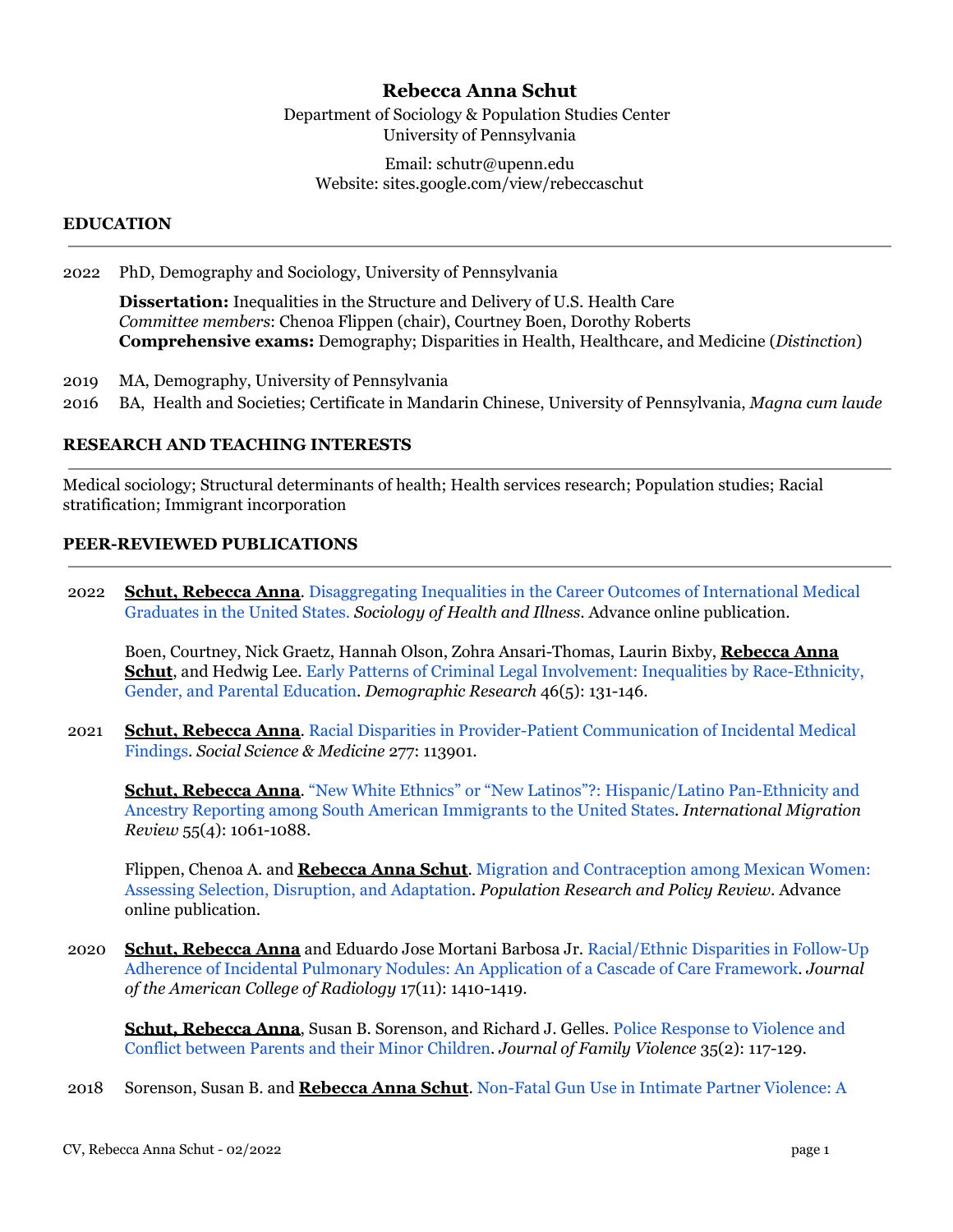#### **MANUSCRIPTS UNDER REVIEW**

**Schut, Rebecca Anna** and Courtney Boen. State Immigration Policy Contexts and Racialized Legal Status Disparities in Healthcare Access among U.S. Agricultural Workers: 2005-2012 (Under review).

#### **MANUSCRIPTS IN PREPARATION (\* = equal authorship)**

**Schut, Rebecca Anna**. Predicting Selection into U.S. Medical Practice among Foreign and U.S.-trained Physicians and Nurses: A Longitudinal Analysis.

**Schut, Rebecca Anna**\*, Courtney Boen\*, and Nick Graetz. Racial-Ethnic, Nativity, and Legal Status Disparities in Health and Health Care: The Role of Local Immigration Enforcement.

**Schut, Rebecca Anna**<sup>\*</sup>, Allison Dunatchik<sup>\*</sup>, and Xi Song. Skills, Immigration, and New Inequality in the United States, 1993-2019.

#### **CONFERENCE PRESENTATIONS**

"Racial-Ethnic, Nativity, and Legal Status Disparities in Health and Health Care: The Role of Local Immigration Enforcement."

*● Population Association of America 2022 Annual Meeting, Virtual Meeting (Scheduled).*

"Disaggregating Inequalities in the Professional and Geographic Outcomes of International Medical Graduates in the United States."

- *● 2021 International Population Conference, Virtual Meeting.*
- *● American Sociological Association 2021 Annual Meeting, Virtual Meeting.*

"The Effect of Immigration Policies and Enforcement on Healthcare Access among Immigrant Agricultural Workers, 1989-2018."

*● American Sociological Association 2021 Annual Meeting, Virtual Meeting.*

"Skills, Immigration, and New Inequality in the United States, 1994-2019."

- *● American Sociological Association 2021 Annual Meeting, Virtual Meeting.*
- *● Population Association of America 2021 Annual Meeting, Virtual Meeting.*

"Racial/Ethnic Disparities in Provider-Patient Communication: The Case of Incidental Medical Findings."

*● American Sociological Association 2020 Annual Meeting, Virtual Meeting.*

"Whose Label Is It, Anyway? Exploring Hispanic/Latino Pan-Ethnicity and Ancestry Reporting among South American Immigrants to the United States." (Poster presentation).

*● Population Association of America 2020 Annual Meeting, Virtual Meeting.*

#### **AWARDS**

- 2021 Center for the Study of Ethnicity, Race, and Immigration Travel Grant, University of Pennsylvania (\$180)
- 2021 Dean's Scholar, School of Arts and Sciences, University of Pennsylvania (\$250)
- 2020 Population Association of America 2020 Annual Meeting Poster Award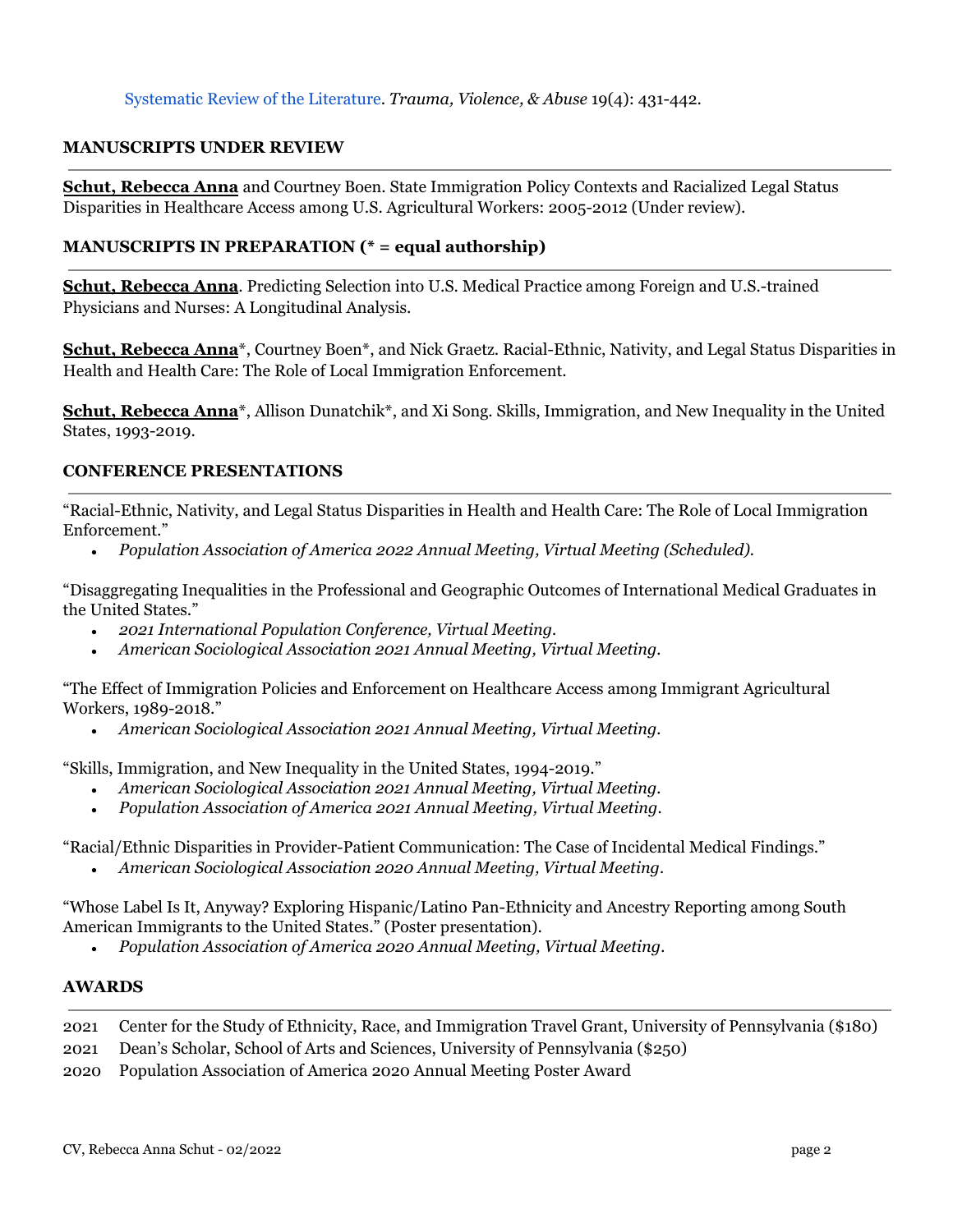## **FELLOWSHIPS**

2021- Associate Fellow, Leonard Davis Institute of Health Economics, University of Pennsylvania

2020 Getrude and Otto Pollak Summer Research Fellowship (\$2400)

- 2018- NICHD Traineeship in Demography, University of Pennsylvania
- 2018- Benjamin Franklin Fellowship, University of Pennsylvania

## **TEACHING**

| <b>Teaching Assistant</b>     | Race, Science, and Justice (Dorothy Roberts), University of Pennsylvania (Spring 2022)<br>Race, Science, and Justice (Dorothy Roberts), University of Pennsylvania (Spring 2021) |
|-------------------------------|----------------------------------------------------------------------------------------------------------------------------------------------------------------------------------|
| Grader                        | Basic Demographic Methods (Michel Guillot), University of Pennsylvania (Fall 2020)                                                                                               |
| <b>Invited Guest Lectures</b> | "Inequalities in the U.S. Healthcare System," Poverty, Race, and Health (Courtney Boen),<br>University of Pennsylvania (Fall 2021)                                               |
|                               | "The Sociological Study of Health, Health Care, and Medicine," Introduction to Sociology<br>(Shaquilla Harrigan), University of Pennsylvania (Summer 2021)                       |
|                               | "Racism in the Medical Profession," Race, Science, and Justice (Dorothy Roberts), University<br>of Pennsylvania (Spring 2021)                                                    |

#### **DEPARTMENTAL SERVICE**

2021 Professionalization Chair, Graduate Sociology Society, University of Pennsylvania 2019 Co-chair, Demography Club, University of Pennsylvania

### **REFEREE FOR PEER-REVIEWED JOURNALS**

*International Migration Review; Journal of Health and Social Behavior; Social Science & Medicine; Violence and Victims*

### **OTHER EXPERIENCE**

2016-18 Clinical Research Coordinator, Department of Radiology, University of Pennsylvania School of Medicine 2014-16 Research Assistant, Ortner Center on Violence & Abuse in Relationships, University of Pennsylvania

# **LANGUAGES AND SKILLS**

Fluent in Spanish; Proficient in Mandarin Chinese and Portuguese LaTeX/BibTeX; RStudio; Stata; EPIC Systems; Research Electronic Data Capture (REDCap)

#### **PROFESSIONAL AFFILIATIONS**

American Sociological Association International Union for the Scientific Study of Population Population Association of America